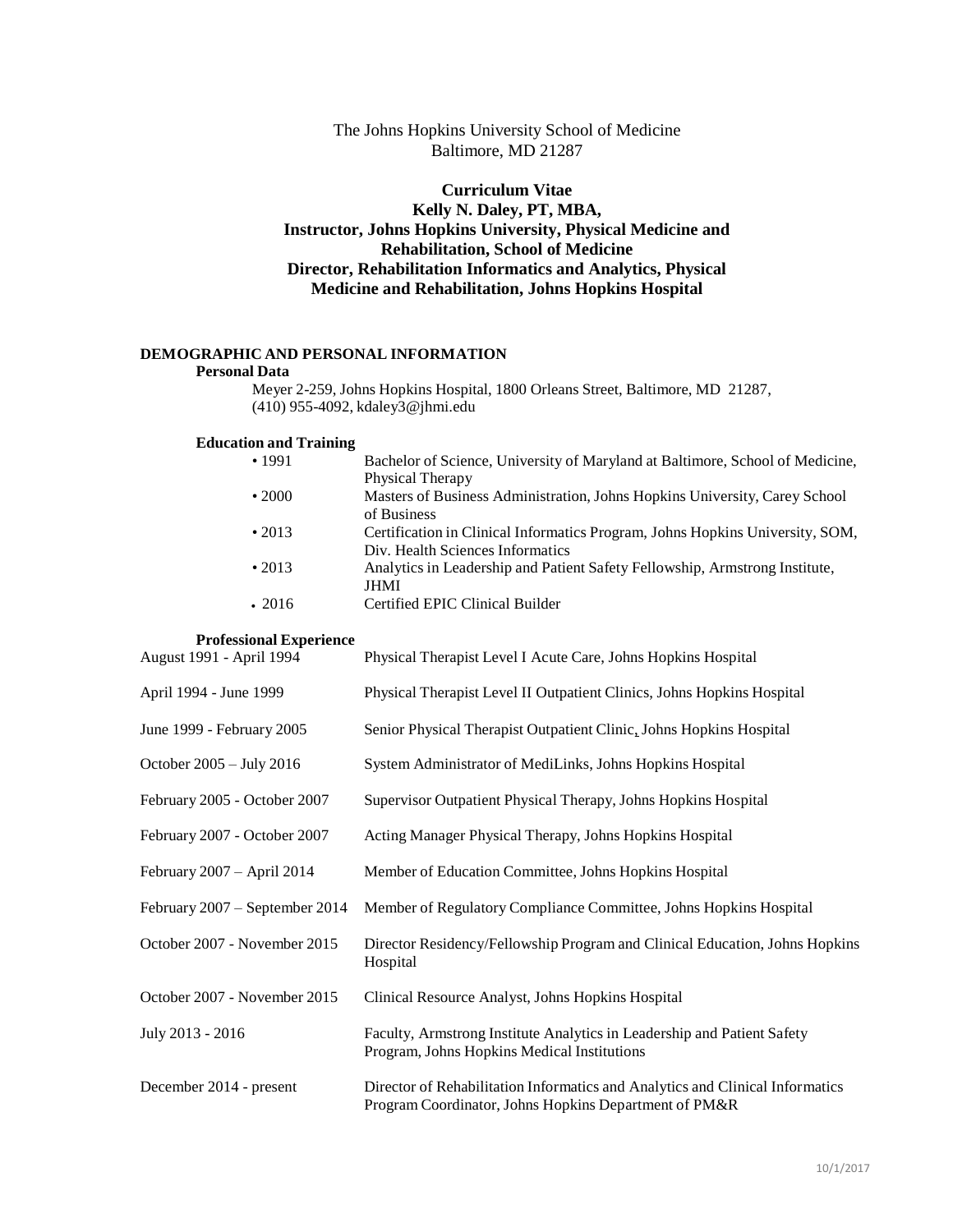| January 2015 - present   | Chair, PM&R Department Rehabilitation EPIC Clinical Informatics Council and<br>Work Group                      |
|--------------------------|----------------------------------------------------------------------------------------------------------------|
| December 2015 – present  | Faculty, PM&R Department, Johns Hopkins University                                                             |
| September 2017 – present | Faculty, Leadership and Excellence in Analytics and Data Science, Johns<br><b>Hopkins Medical Institutions</b> |

# **EDUCATIONAL ACTIVITIES**

#### **Educational Publications**

2014 **Daley KN**. Letter to the editor: On "Toward a rehabilitation treatment taxonomy..." Dijkers MP, Ferraro MK, Hart T, et al. *Phys Ther*. 2014; 94:319-321

#### **Teaching**

#### **Classroom instruction**

- November 1992, Physical Therapy with the acute care patient, guest speaker, Johns Hopkins University, School of Medicine, Residents Program. Good Samaritan Hospital, Baltimore, MD
- April 1993, Physical Therapy with the leukemia patient, guest speaker, University of Maryland, School of Physical Therapy, Eastern Shore. Easton, MD
- February 2003, Physical Therapy for the Treatment of Pain, guest speaker, Complimentary Medicine Program, School of Medicine, Johns Hopkins University, , Baltimore, MD
- August 2012, Healthcare Trends and Physical Therapy, Clinical Informatics, guest speaker, University of Delaware, Department of Physical Therapy, Doctorate Program. Newark, Delaware
- November 2013-2016, Clinical Informatics in Physical Therapy, guest speaker, George Washington University, Department of Physical Therapy, Doctorate Program. Washington, DC
- April 2016, Leveraging Data: Evolution of Health Care Leadership at the Intersection of Triple Aim and Data, guest speaker, Executive Business Certificate Program, Carey Business School, Johns Hopkins University, Baltimore, MD
- November 2016, Clinical Informatics in Physical Therapy, guest speaker, University of Delaware, Department of Physical Therapy, Doctorate Program. Newark, DE
- July 2017, Informatics and Physical Therapy, 3 (3 hour) remote and online lectures, Northern Arizona University, Department of Physical Therapy, Doctorate Program, Flagstaff, AZ

#### **CME instruction**

- February 2013, From Classroom to Clinic, Bridging the Divide, platform lecturer, with Rhea Cohn, PT, DPT. APTA Combined Sections Conference
- June, 2013, Facilitating Clinicians' Involvement in Research and Quality Improvement Initiatives in an Unaffiliated Academic Medical Center: the Johns Hopkins Research Development Pilot Program, presenter for coauthors Michael Friedman, PT, MBA, Kenneth Johnson, PT, and Michelle Kho, PT, PhD, APTA Annual Conference, Salt Lake City, UT
- February, 2016 Functional Reconciliation, Implementing Outcomes Across the Continuum, co-presenter with Michael Friedman, PT, MBA, Anita Bemis-Dougherty, PT, DPT, MAS, Laurie Fitz, PT, CLT, STAR/C, Alan Jette, PT, PhD, American Physical Therapy Association Combined Sections Meeting, Anaheim, CA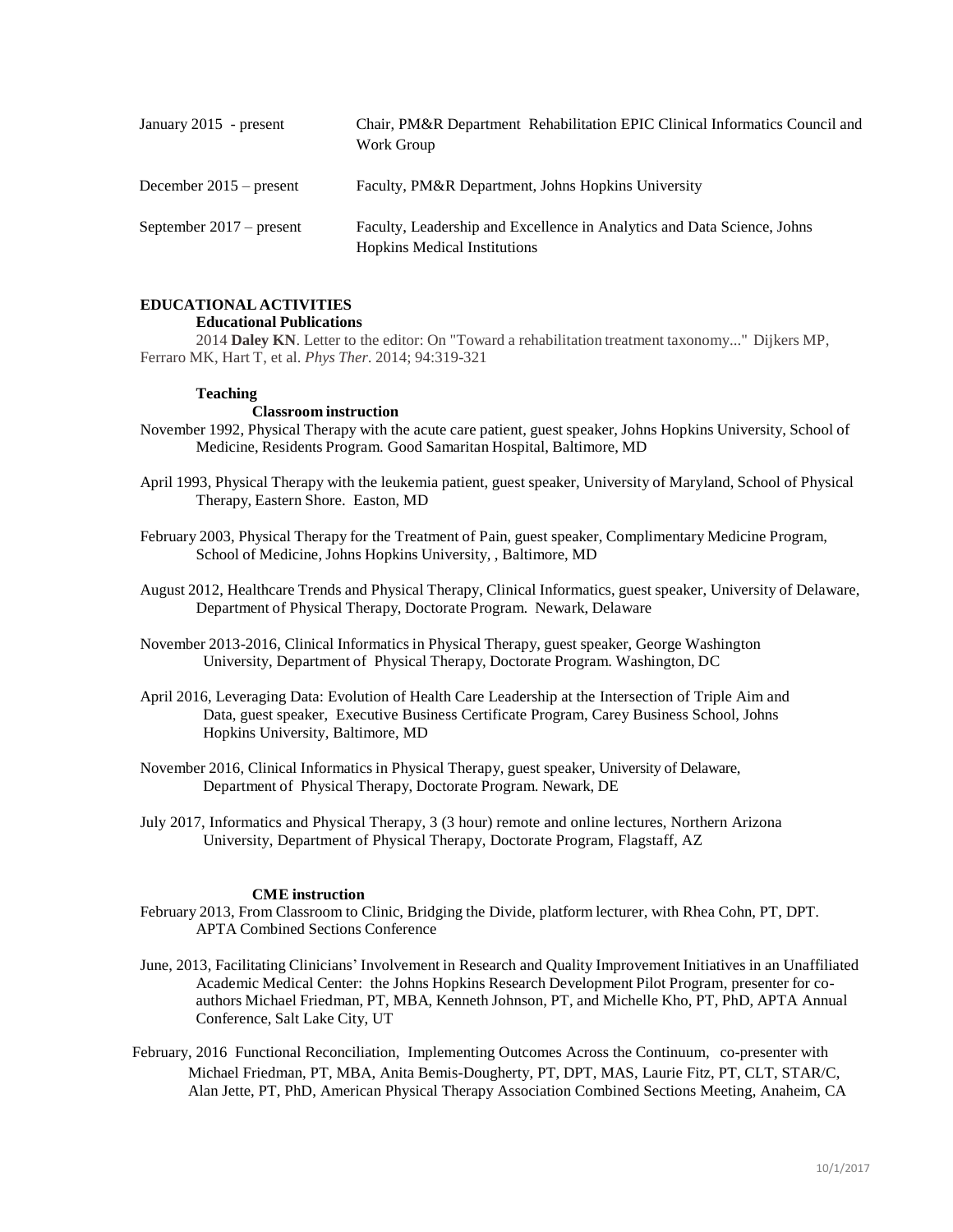- February, 2016, Readiness for the Intersection of Triple Aim, Data and Clinical Practice: Data and Informatics, copresenter with Rhea Cohn, PT, DPT, Kenneth Harwood, PT, PhD, Preconference one day lecture, American Physical Therapy Association Combined Sections Meeting, Anaheim, CA
- November, 2016, Systematic Data Collection and Leveraging the Electronic Medical Record, co-presenter with E Anne Reicherter, PT, DPT, 6<sup>th</sup> Annual Johns Hopkins Critical Care Rehabilitation Conference, Baltimore, MD
- February, 2017, Driving Value Through Interdisciplinary Functional Assessment, co-presenter with Michael Friedman, PT, MBA, Suzanne Havrilla, DPT, GCS, COS-C, Laurie Fitz, PT, CLT, STAR/C, Alan Jette, PT, PhD, American Physical Therapy Association Combined Sections Meeting, San Antonio, TX
- June 2017, Practice-Based Evidence, Data Planning for Impact, American Physical Therapy Association NEXT Conference, Boston, MA

## **Workshops /seminars**

- May 2001, Physical Therapy and Occupational Therapy Strategies with Transverse Myelitis, presented jointly with Brooke Harris, OTR/L. International Transverse Myelitis Symposium. Baltimore, MD
- August 2010, Myers-Briggs and Professional Communication, Healthcare Reform and Affects Upon PT, Physical Therapy Residency, Professionalism Symposium, Presenter, University of Northern Arizona, Department of Physical Therapy, Doctorate Program. Flagstaff, AZ
- May 2012, Healthcare Trends and Physical Therapy, Clinical Informatics, Myers-Briggs, Professional Communication, Physical Therapy Residency, Professionalism Symposium, co-convener and presenter, University of Northern Arizona, Department of Physical Therapy, Doctorate Program. Flagstaff, AZ
- May 2014, Healthcare Trends and Physical Therapy, Clinical Informatics, Myers-Briggs, Professional Communication, Physical Therapy Residency, Professionalism Symposium, co-convener and speaker, University of Northern Arizona, Department of Physical Therapy, Doctorate Program. Flagstaff, AZ
- April 2017, Leveraging the AM-PAC Through EMR Data Collection and Reporting, Boston University AM-PAC (Post Acute Activity and Mobility Measure) Workshop for Clinical Users, speaker, Boston, MA

| wwwww            |                 |                                                                                                                |                                                                                     |                                                                                                |  |  |  |
|------------------|-----------------|----------------------------------------------------------------------------------------------------------------|-------------------------------------------------------------------------------------|------------------------------------------------------------------------------------------------|--|--|--|
| Years            | <b>Advisees</b> | <b>Projects</b>                                                                                                | <b>JHH Programs</b>                                                                 | <b>Position of</b><br><b>Mentees</b>                                                           |  |  |  |
| 2014-<br>2015    | Patricia Dasch  | <b>Improvement of Physician</b><br><b>Compliance with Core Measures</b>                                        | Armstrong Institute,<br>Leadership in<br>Analytics for Patient<br>Safety Fellowship | Quality Specialist,<br>Quality<br>Improvement Dept.,<br><b>JHH</b>                             |  |  |  |
| $2014-$<br>2015  | Krishnaj Gourab | Analytics for Optimization of<br>Rehabilitation Services at JHBMC                                              | Armstrong Institute,<br>Leadership in<br>Analytics for Patient<br>Safety Fellowship | Assistant<br>Professor, SOM, Dept.<br>Physical Medicine and<br>Rehabilitation,<br><b>JHBMC</b> |  |  |  |
| $2015 -$<br>2016 | Shanshan Huang  | <b>Outpatient Rehabilitation Therapy</b><br>Services Quality and Utilization<br>Dashboard for Care Improvement | Armstrong Institute,<br>Leadership in<br>Analytics for Patient<br>Safety Fellowship | Project Analyst,<br>Dept. Physical<br>Medicine and<br>Rehabilitation, JHH                      |  |  |  |
| $2017 -$         | Bingqing Ye     | Ambulatory Outcomes Tableau<br>$\bullet$<br>Dashboard EPIC build                                               | Leadership and<br><b>Excellence in Analytics</b><br>and Data Science                | Project Analyst,<br>Dept. Physical Medicine<br>and Rehabilitation, JHH                         |  |  |  |

## **Mentoring**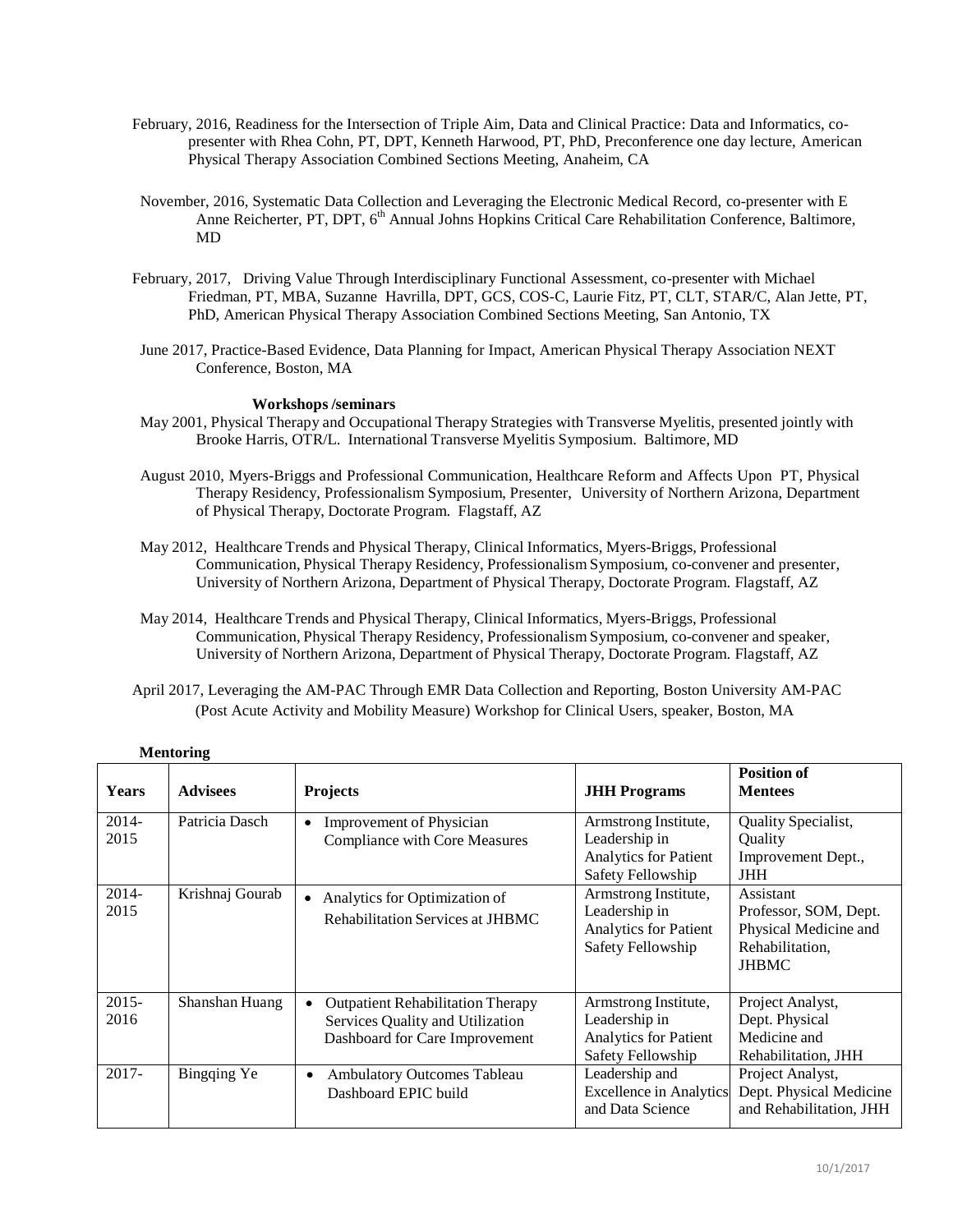#### **Educational Program Building / Leadership**

- Fall 2012, Research and Development Program Five Part Series, Co-Developer, Moderator and Speaker, Johns Hopkins Hospital, Baltimore, MD
- November 2012, Excellence in Clinical Care and Clinical Informatics, at the Clinical Excellence Awards Ceremony, Keynote Speaker, Department of Physical Therapy, Doctorate Program, George Washington University, Washington, DC
- 2011-2015, First Residency/Fellowship curricula and programs for physical therapy, occupational therapy, and speech language pathology at the Johns Hopkins Hospital, Developer and Director

#### **RESEARCH**

2015-present PCORI-funded member of the research team for "Targeted Interventions to Prevent Chronic Low Back Pain in High Risk Patients: A Multi-Site Pragmatic RCT" JHH PI Steven Wegener, PhD; study PI Anthony DeLitto, PT, Ph.D, FAPTA

# **CLINICAL ACTIVITIES**

#### **Certification**

Licensed Physical Therapist in the State of Maryland (since 1991, #17172) Certification Orthopedic Specialist, Physical Therapy (2003-2013)

#### **Clinical Service Responsibilities**

- 1992,"Physical Therapy and Oncology, JHH Breast Center Patient Lecture Series. Towson, MD, lecture and discussion
- 1993, Physical Therapy, Exercise, and Achondroplasia, Johns Hopkins Patient Conference for Achondroplasia. Timonium, MD, lecture and discussion
- January 1992 March 1994, Oncology Off Site Housing Volunteer, Hackerman-Patz House/Rockwell House, Johns Hopkins Hospital, 80 hours
- 2013, APTA Innovation 2.0 Review Committee

2013, APTA Registry Task Force

# **SYSTEM INNOVATION AND QUALITY IMPROVEMENT ACTIVITIES**

# **System Innovation and Quality Improvement Program Building/Leadership:**

**2013 Acute Care Clinical Quality and Utilization Dashboard –** Occupational Therapy, Physical Therapy, and Speech Language Pathology data informatics and analytics feeds operational management, serves as foundational platform for active QI research and inpatient rehabilitation unit patient flow. Analytics in Leadership and Patient Safety Fellowship (ALPS), Armstrong Institute, Fellowship project. Informatics and Dashboard project lead. Other project members: Sumit Bhatia, MS, Michael Friedman, PT, MBA, Annette Lavezza, OTR, Krishnaj Gourab, MD, John Behzad, MBA.

# **ORGANIZATIONAL ACTIVITIES**

#### **Advisory Committees, Review Groups/Study Sections**

2013, APTA Innovation Grant Review Board –Phase I , Member 2013, APTA Registry Steering Committee, Member

#### **Professional Societies**

1998 to present, APTA (American Physical Therapy Association), member